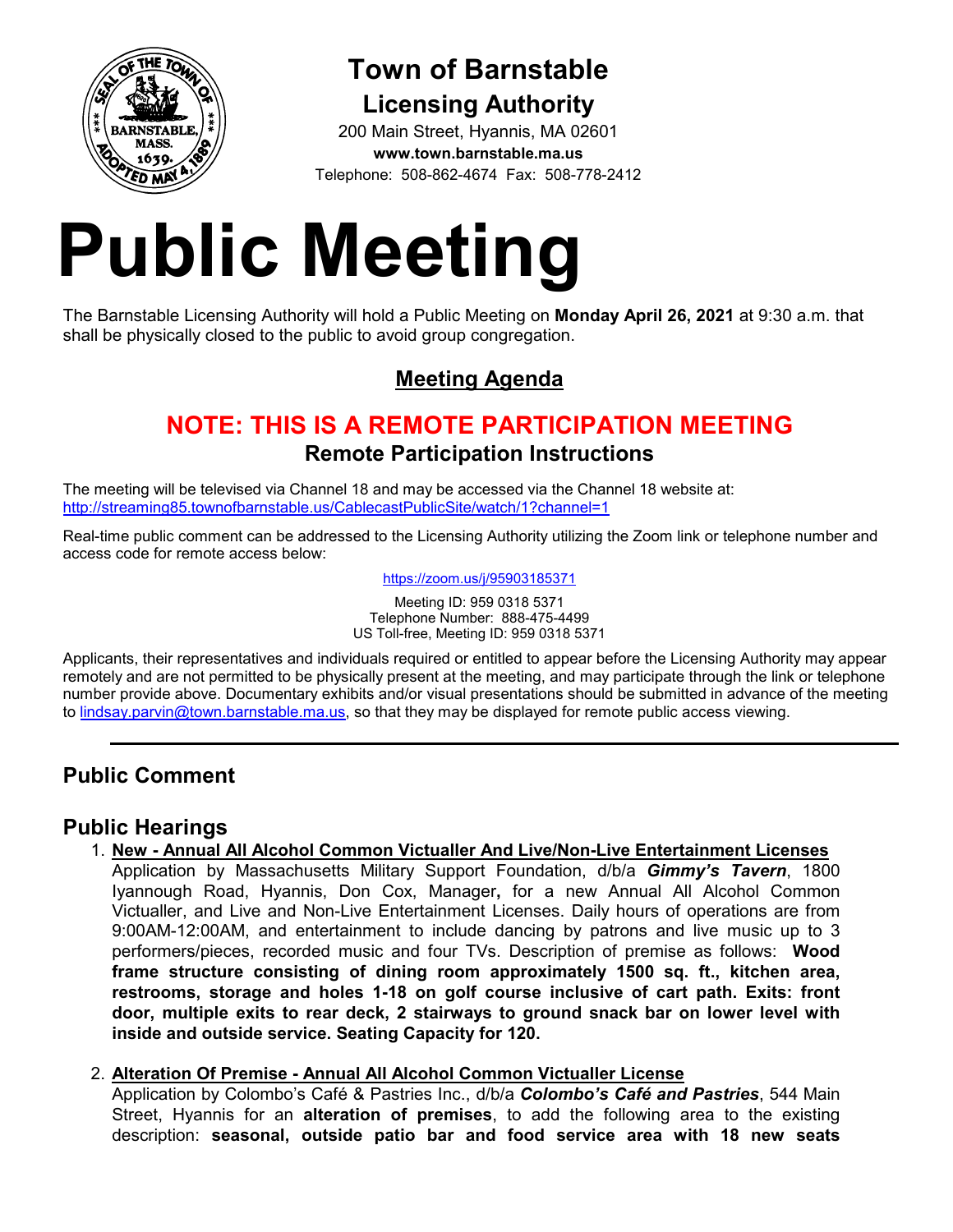**comprised of an at-grade patio, a bar, 10 bar seats, 4 tables, 8 table seats, a railing enclosure, lighting and an awning covering.** 

#### 3. **Alteration Of Premise - Seasonal All Alcohol Club License**

Application by The Beach Club Inc., d/b/a *The Beach Club*, 27 Long Beach Road, Centerville for an alteration of premises, to add the following area to the existing description: **fenced in beach area adjacent to the deck, open from 5:00PM-12:00AM with a total capacity of 108.** 

#### 4. **Transfer - Annual All Alcohol Common Victualler With Non-Live Entertainment Licenses**

Application by JDK Restaurant Group, INC., d/b/a, *Willow Street Tavern*, 477 Yarmouth Road, Hyannis for a transfer of Annual All Alcohol Common Victualler with Non-Live Entertainment Licenses from PAB Restaurant Corp., d/b/a, *Willow Tree Tavern*, 477 Yarmouth Road, Hyannis.

#### 5. **Transfer Of License - Retail Package Store Wine And Malt License**

Application by Cotuit Beer & Wine, Inc. d/b/a, *Cotuit Beer & Wine*, 737 Main Street, Cotuit for the transfer of a Wine and Malt Retail Package Store License from Cost Plus of Massachusetts, LLC, d/b/a, Cost Plus World Market, 621 Iyannough Road, Hyannis.

### **Consent Agenda: Renewals**

#### **2021 Temporary Outdoor Expansion**

- 1. 217-006, *19th Hole Tavern*, 11 Barnstable Road, Hyannis
- 2. 327-005, *Ben & Jerry's*, 352 Main Street, Hyannis
- 3. 299-029, *Buttercup Café*, 3224 Main Street, Barnstable
- 4. 117-088, *Crisp Flatbread*, 791 Main Street, Osterville
- 5. 294-045, *The Daily Paper-West Main*, 644 West Main Street, Hyannis
- 6. 308-074, *The Daily Paper on Main Street*, 546 Main Street, Hyannis
- 7. 299-031, *The Dolphin Restaurant*, 3250 Main Street, Barnstable
- 8. 327-002, *Downtown Bistro*, 372 Main Street, Hyannis
- 9. 117-100, *Five Bays Bistro*, 825 Main Street, Osterville
- 10. 327-254, *Flashback*, 294 Main Street, Hyannis
- 11. 207-060, *Four Seas Ice Cream*, 360 South Main Street, Centerville
- 12. 327-001, *Kilwins*, 386 Main Street, Hyannis
- 13. 290-112, *The West End*, 20 Scudder Ave, Hyannis
- 14. 141-035, *Wimpy's*, 752 Main Street Osterville

#### **Seasonal Non-Alcohol Common Victualler**

1. 308-096, *Egg & I*, 521-523 Main Street, Hyannis

#### **Junk Dealer/ Second Hand Goods**

- 1. 308-053, *Cash Point*, 640 Main Street, Hyannis
- 2. 308-073-001, *Spinnaker Records*, 596 Main Street, Hyannis

#### **Approval of Minutes**

1. April 12, 2021

## **Licensing Updates**

- 1. Licensing Authority
- 2. Licensing Department
- 3. Police Department